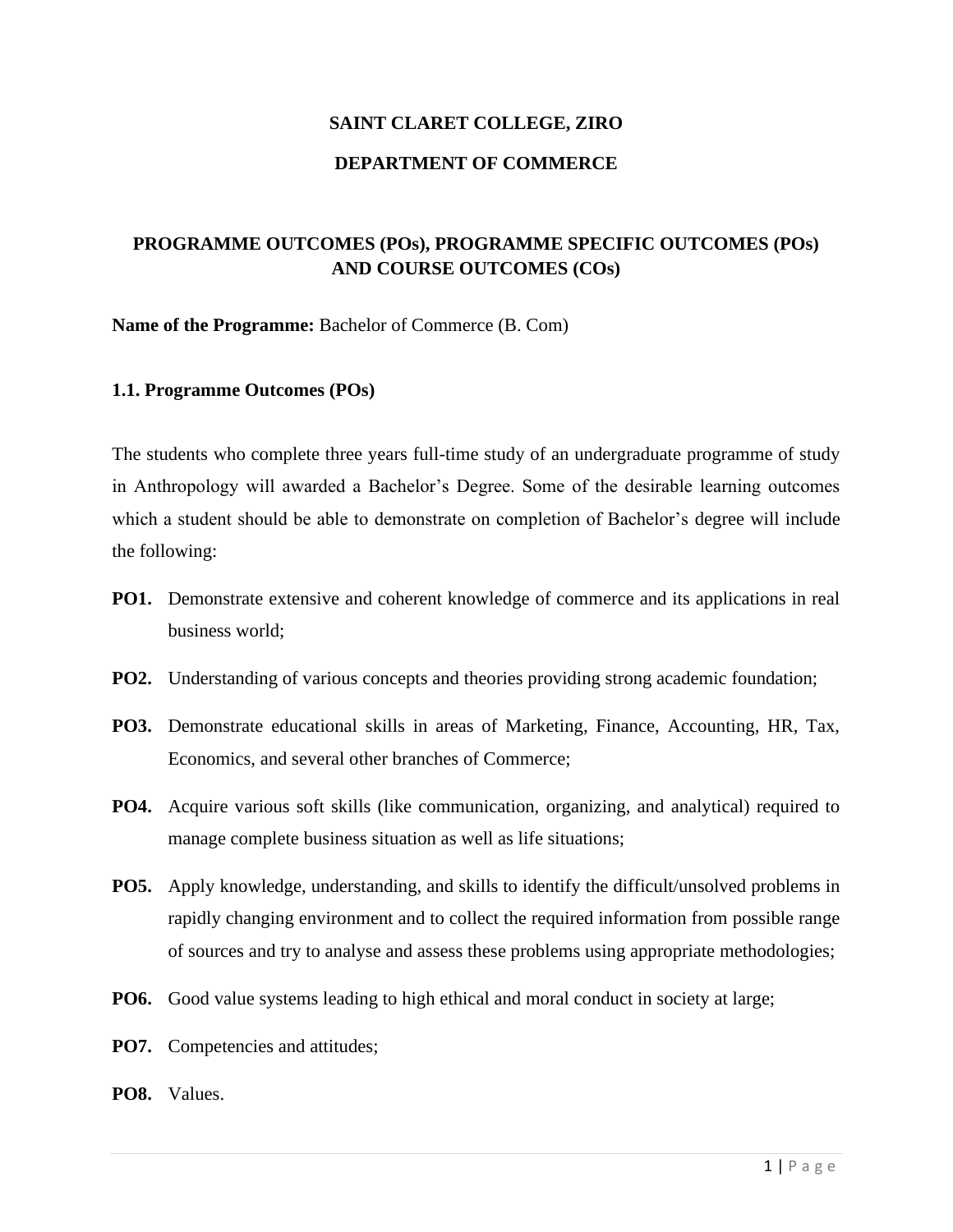# **1.2. Programme Specific Outcomes (PSOs)**

- **PSO1.** Bachelor's Degree in Commerce results in giving comprehensive knowledge of Marketing, Human Resource Management, Business and Corporate Law, Economics, Finance, Accounting, Management, Tax and several other branches of Commerce that includes Investment, Insurance, and Banking. Thus, this programme helps students in building a concrete footing for advanced studies in Commerce and to stand with the requirement of business sector, insurance, banking seeking youth fit for employment.
- **PSO2.** Students undergoing this programme will be equipped to the world of work, particularly, work of the future. The student will get a first-hand exposure of working in the real world.
- **PSO3.** Students completing this programme will be able to develop managerial knowledge and tactical dexterity, with a broader skill set and encourages them to seek out audacious, innovative solutions for today's business.
- **PSO4.** Completion of this programme will also enable the students to formulate business problems and provide innovative solutions thus, molding them into future visionaries, management leaders that are compassionate yet efficient.
- **PSO5.** The course provides an extreme and rigorous base for teaching, research, and allied business administrations.

# **1.3. Course Outcomes (COs) relating to various courses offered in Bachelor of Commerce.**

# **BCM102: Business Economics and Planning**

- **CO1** Analyze theoretical knowledge with quantitative and qualitative evidence in order to explain consumer behavior, utility concepts, demand and supply,
- **CO2** Identify and explain economic concepts and theories related to production and distribution, factor of production, return to scale and return to factor and cost concepts,
- **CO3** Identify and explain economic concepts and theories related to the behavior of economic agents, markets, industry and firm structure, and revenue concepts,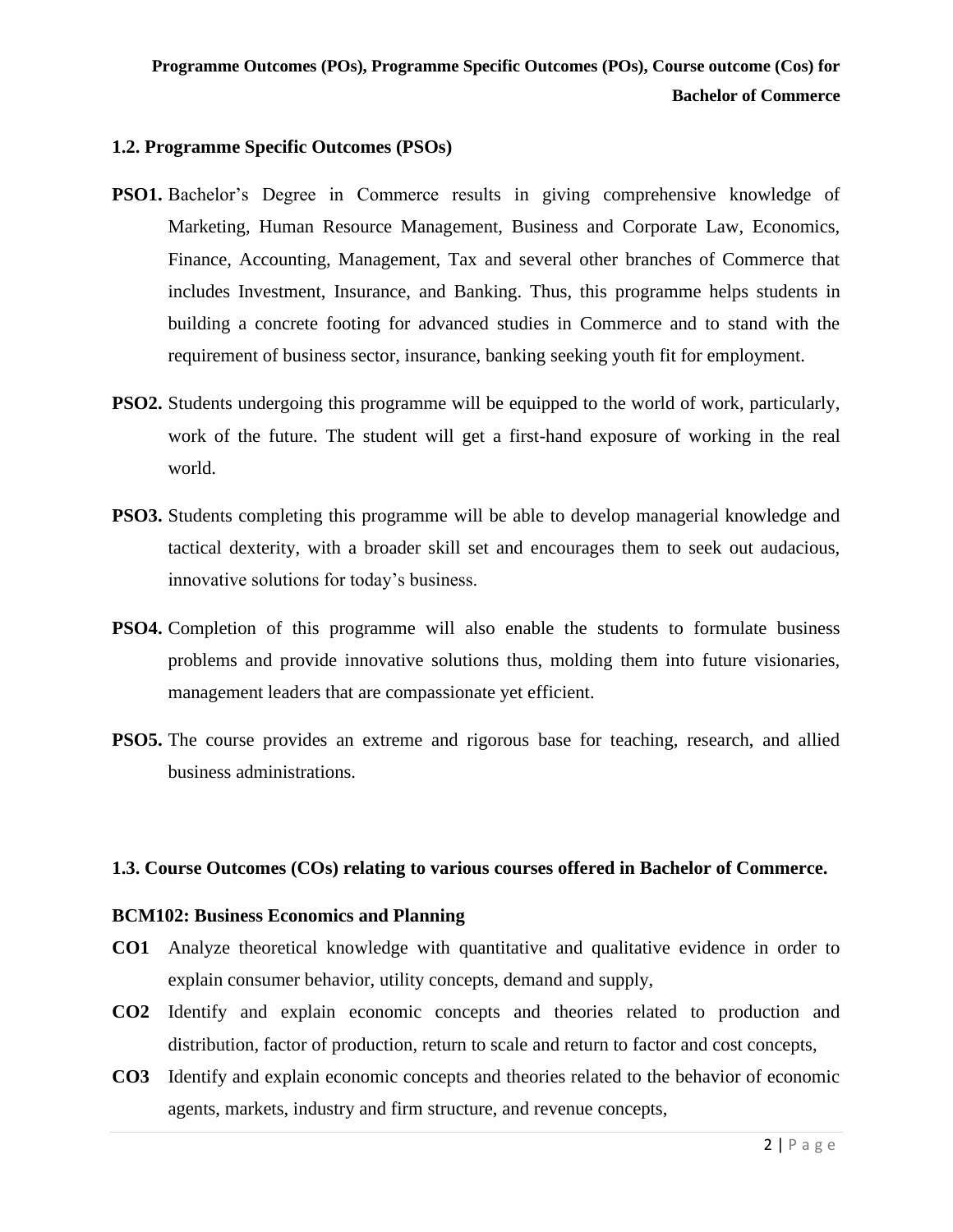- **CO4** Underline various issues and remedial measurement related to Indian economy, and,
- **CO5** Describe the concepts of Indian economic planning, NITI Aayog and EXIM Policies.

# **BCM 103: Business Organisation**

- **CO1** Explain the concept of business, what different classification of business, to understand business environment, social responsibility of business, challenges for Indian business,
- **CO2** Define different forms of business organization like Sole trader and Partnership,
- **CO3** Explain the concept of Joint Stock Company, its different classification, suitability, formation and its registration process,
- **CO4** Explain the concept, classification, and suitability of Cooperative Society and Public Enterprise, and,
- **CO5** Describe and explain new business forms like Multinational Company, Trans National Corporations, Multinational Enterprises and E-Business.

# **BCM 104: Financial Accounting I**

- **CO1** Explain the basic concepts of financial accounting,
- **CO2** Prepare Ledger accounts using double entry book keeping and record journal entries accordingly,
- **CO3** Prepare Bank reconciliation statement and Bills of exchange from financial statement,
- **CO4** Explain and prepare depreciation from different methods, and,
- **CO5** Preparing financial statement in accordance with appropriate standards.

# **BCM201: Business Mathematics and Statistics**

- **CO1** Explain the basic concepts of Matrices and determinants and its application in business,
- **CO2** Explain the basic concepts of calculus and its application in business and commerce,
- **CO3** Explain the meaning, types of central tendency and measurement of mean, median and mode,
- **CO4** Explain the meaning, types, and computation of mean deviation, standard deviation, variance and skewness, and,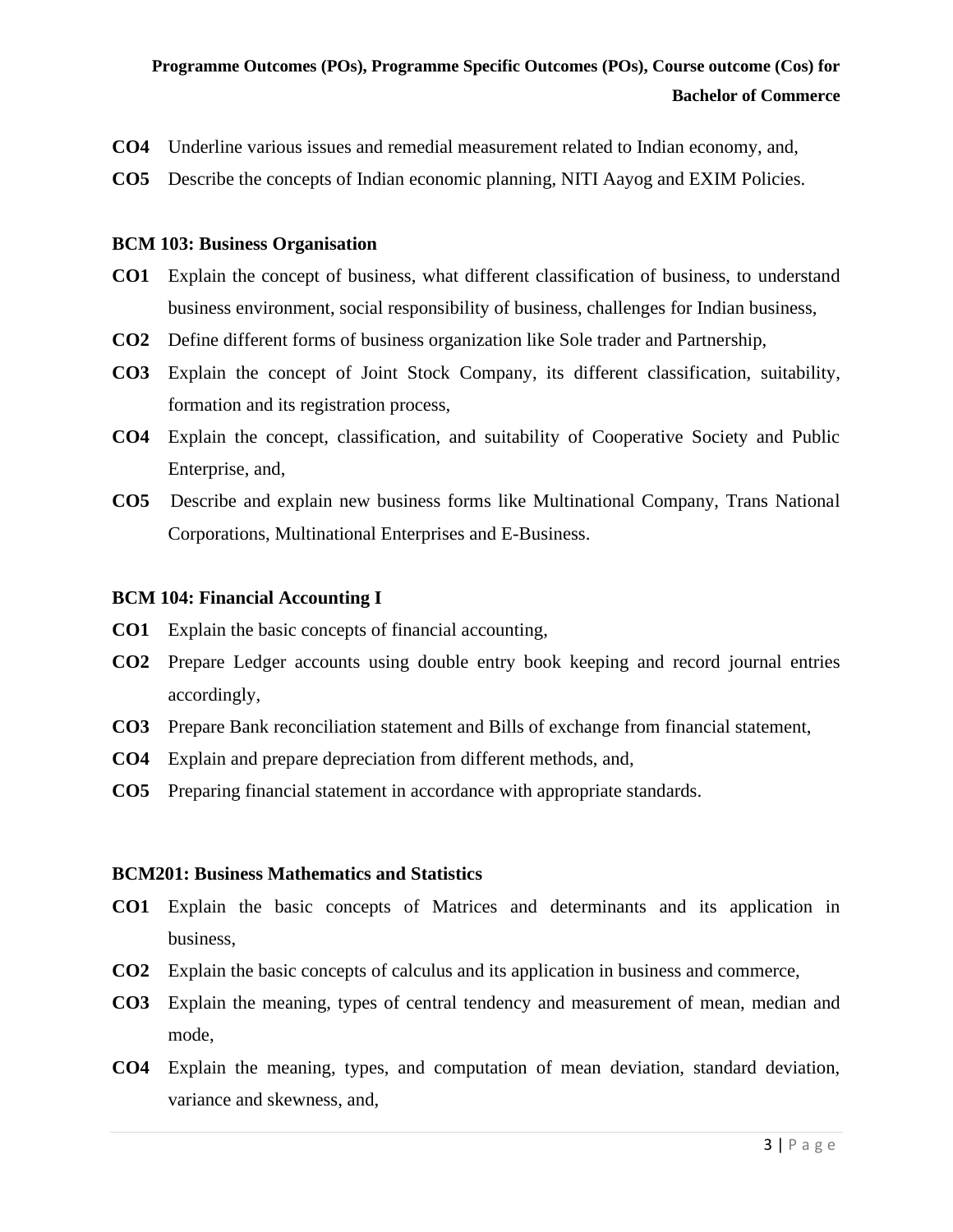**CO5** Explain the meaning, types, application and computation of correlation and regression analysis.

# **BCM 202: Business Law and Regulatory Framework**

- **CO1** Explain the basic concepts of law of contracts, capacity of parties, and performance of contract,
- **CO2** Analyse the meaning and concepts of Guarantee; Bailment and Pledge,
- **CO3** Interpret the regulation governing the Negotiable Instruments Act,
- **CO4** Explain the concepts of Law of sales of goods, and,
- **CO5** Discuss the significant provisions laid down by Government of India concerning Industrial Policy Resolution, Competition Act 2002, Limited Liability Partnership and Special Economic Zones.

# **BCM 203: Financial Accounting II**

- **CO1** Explain the purpose of Double entry system to understanding the accounting system properly,
- **CO2** Explain partnership account from admission to dissolution,
- **CO3** Describe and explain the concepts of consignment and learn the accounting treatment of the aspects of consignment
- **CO4** Describe and explain the concepts of Joint venture and can easily maintain joint venture account, and,
- **CO5** Explain the meaning and features of Non- Profit Organization. Also learn to prepare Receipt & Payment Account, Income & Expenditure Account and Balance Sheet for Non- Profit Organization.

# **BCM 204: Principles of Management**

- **CO1** Describe and explain the concept and significance of management, its objectives, evolution and its functions,
- **CO2** Explain the concept, different types and steps involved in Planning and Decision making,
- **CO3** Define Organisation, its importance, its process and its structure,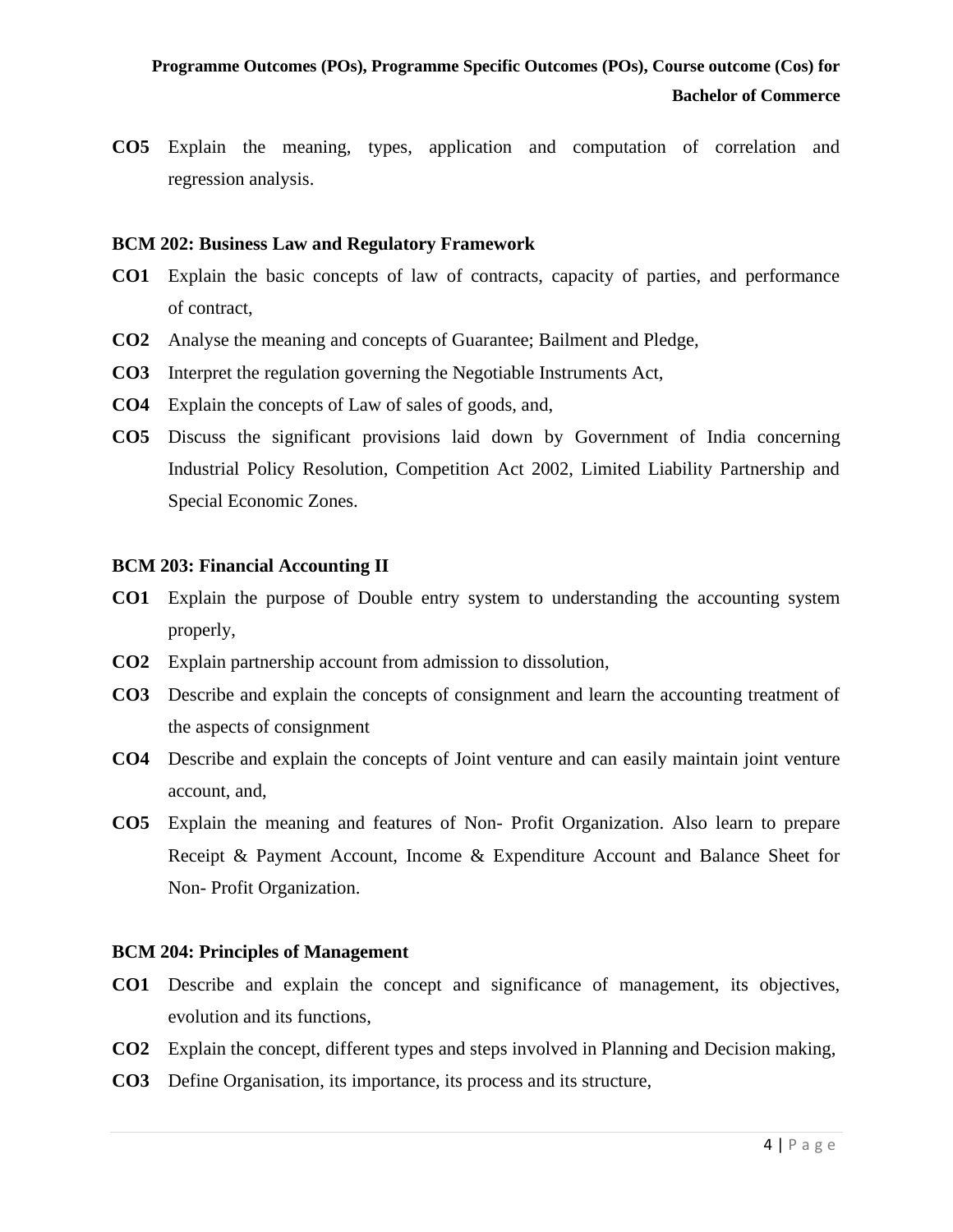- **CO4** Define Directing, its importance and steps involved and its elements like motivation, supervision, leadership and communication, and,
- **CO5** Explain the process of controlling and its types.

# **BCM 301: Income Tax**

- **CO1** Define the basic concepts related to direct tax and the difference between direct tax and indirect tax.,
- **CO2** Determining income from salaries and house property,
- **CO3** Determining income from profits and gains of business and profession, capital gains and income from other sources,
- **CO4** Aggregating total income, set off and carry forward of losses and claim important deductions, rebates and reliefs, and,
- **CO5** Determine tax liability and define tax complicacies and structure.

# **BCM302: Indian Financial System**

- **CO1** Explain the basic ideas and developments of Indian financial system,
- **CO2** To give a brief overview of financial markets, types and operation of financial market,
- **CO3** Describe and explain various types, roles and functions played by financial institutions in economic development,
- **CO4** Explain the rules, power and functions of various regulatory bodies in Indian financial system, and,
- **CO5** Define various financial services provided by financial system for the economic development as a whole.

# **BCM 303: Company Law**

- **CO1** Explain the concept of Company, Company law in India and its administration,
- **CO2** Describe the use of Memorandum of association and articles of association in a company. Also understand use of prospectus,

**CO3** Describe the concept of the management of Company, including Director, Meeting and Committee.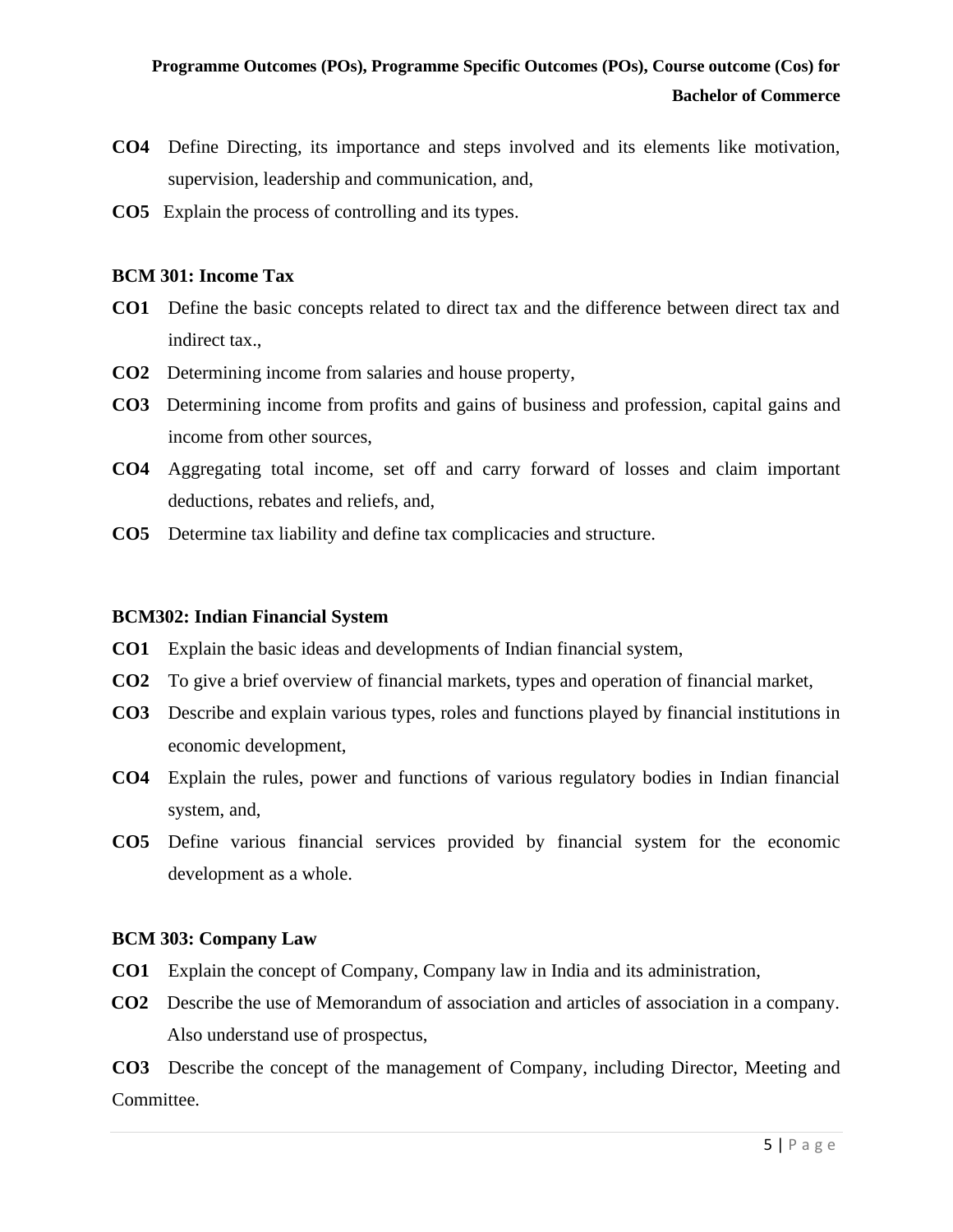- **CO4** Explain the relationship between company and debenture holder, and,
- **CO5** Define the concept of Insider Trading and concepts of Whistle blowing. Know the modes of winding up of company.

# **BCM 304: Corporate Accounting**

- **CO1** Explain the meaning and issue of shares and debentures, and its accounting treatment,
- **CO2** Preparation of Financial Statements of Companies as per Schedule VI of Companies Act 2013 and Learn about the valuation method of shares and goodwill and measurement of performance of companies,
- **CO3** Describe the meaning of liquidation of company and its various accounting treatments,
- **CO4** Explain the process of accounting for holding companies and preparation of Consolidated Balance Sheet as per Accounting Standard-21, and,
- **CO5** Explain the process of accounting for Banking and Insurance companies.

# **BCM 401: Marketing Management**

- **CO1** Describe and explain the marketing, its evolution and marketing environment,
- **CO2** Define marketing mix and describe the customer segmentation, target marketing and positioning (STP),
- **CO3** Describe Product, its different levels and categories and able to understand how a product passes through different stages of its life cycle,
- **CO4** Define Pricing and the whole concept of distribution channel, and,
- **CO5** Define and explain the concept of Promotion and Promotion Mix.

# **BCM 402: Human Resource Management**

- **CO1** Explain the importance of human resources and their effective management in organizations,
- **CO2** Demonstrate a basic understanding of different tools used in forecasting and planning human resource needs,
- **CO3** Analyse the importance of different methods of training and of the job training,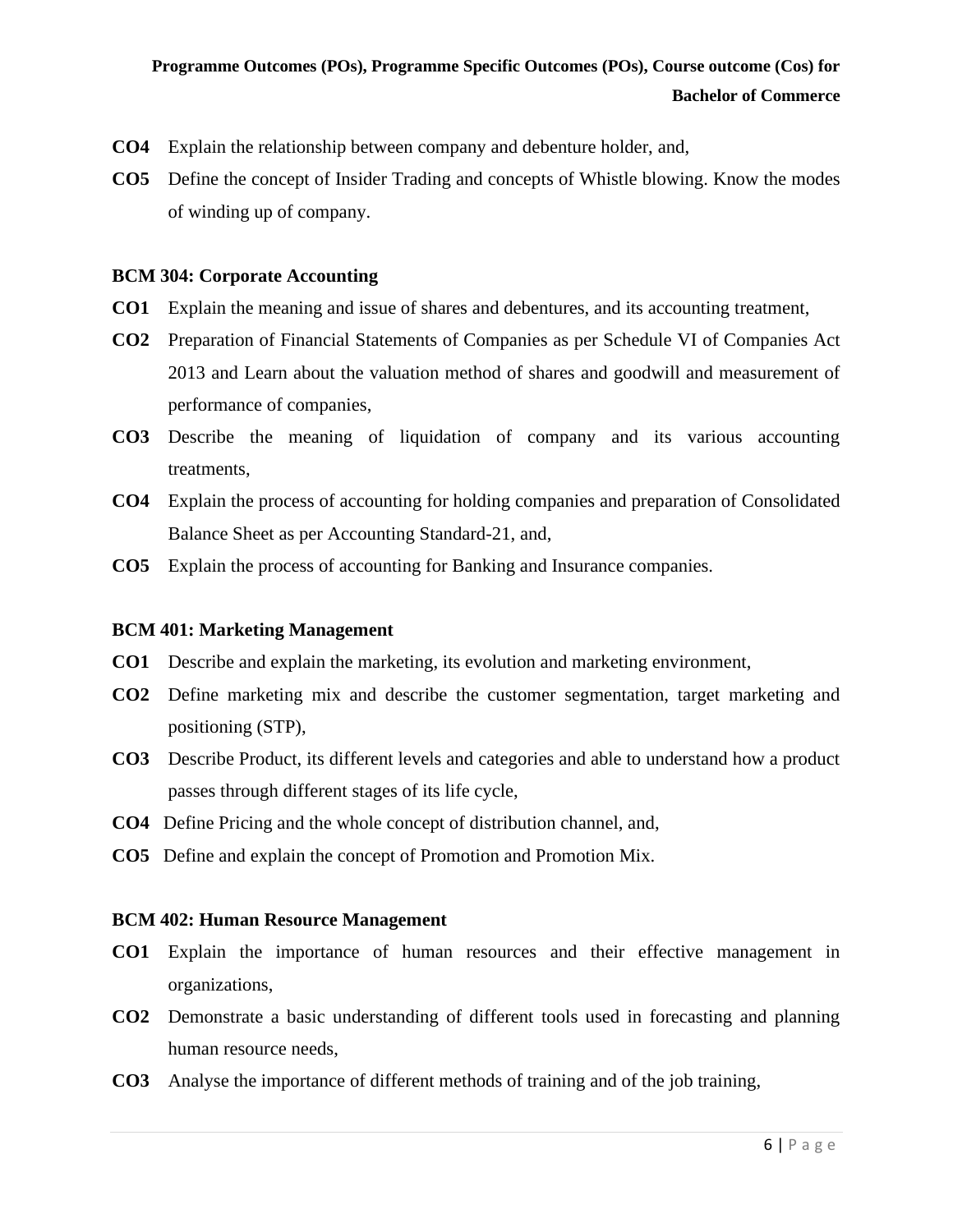- **CO4** Define the concepts of performance appraisal. Compare and contrast the different techniques involved in the performance appraisal process, and,
- **CO5** Describe the concepts of movement and separation of employees in an organization.

#### **BCM403: Financial Management**

- **CO1** Explain the basic concepts of financial management and the role of financial management in decision – making,
- **CO2** Describe and analyze time value of money and valuation of various securities,
- **CO3** Explain various financing decision, computation and analysis of EBIT, EBT and EPS,
- **CO4** Explain the concepts of capital budgeting and various technique of capital budgeting, and,
- **CO5** Explain and describe the concepts of liquidity decision (working capital) and dividend decision.

#### **BCM 404: Entrepreneurship Development**

- **CO1** Explain the concept of Entrepreneur and Entrepreneurship and explain the various factors which affect the entrepreneurship growth,
- **CO2** Analyse the concept, role, significance, problems and its remedies of the small-scale industries and the government policy and measures for the growth of small enterprises,
- **CO3** Identify various factors affecting Entrepreneurship Development,
- **CO4** Explain the procedure of setting up small enterprises, and,
- **CO5** Analyse the small-scale industrial policies of Arunachal Pradesh, and its global competitiveness, strategies for developing small enterprises in Arunachal Pradesh and need of professionalism in managing small enterprises. It also aims to understand the social responsibilities of entrepreneurs.

# **BCM 501: Computerized Accounting**

- **CO1** Explain the basic concepts of Computer,
- **CO2** Underline various uses and application of Ms Office, Ms Excel and Ms PowerPoint,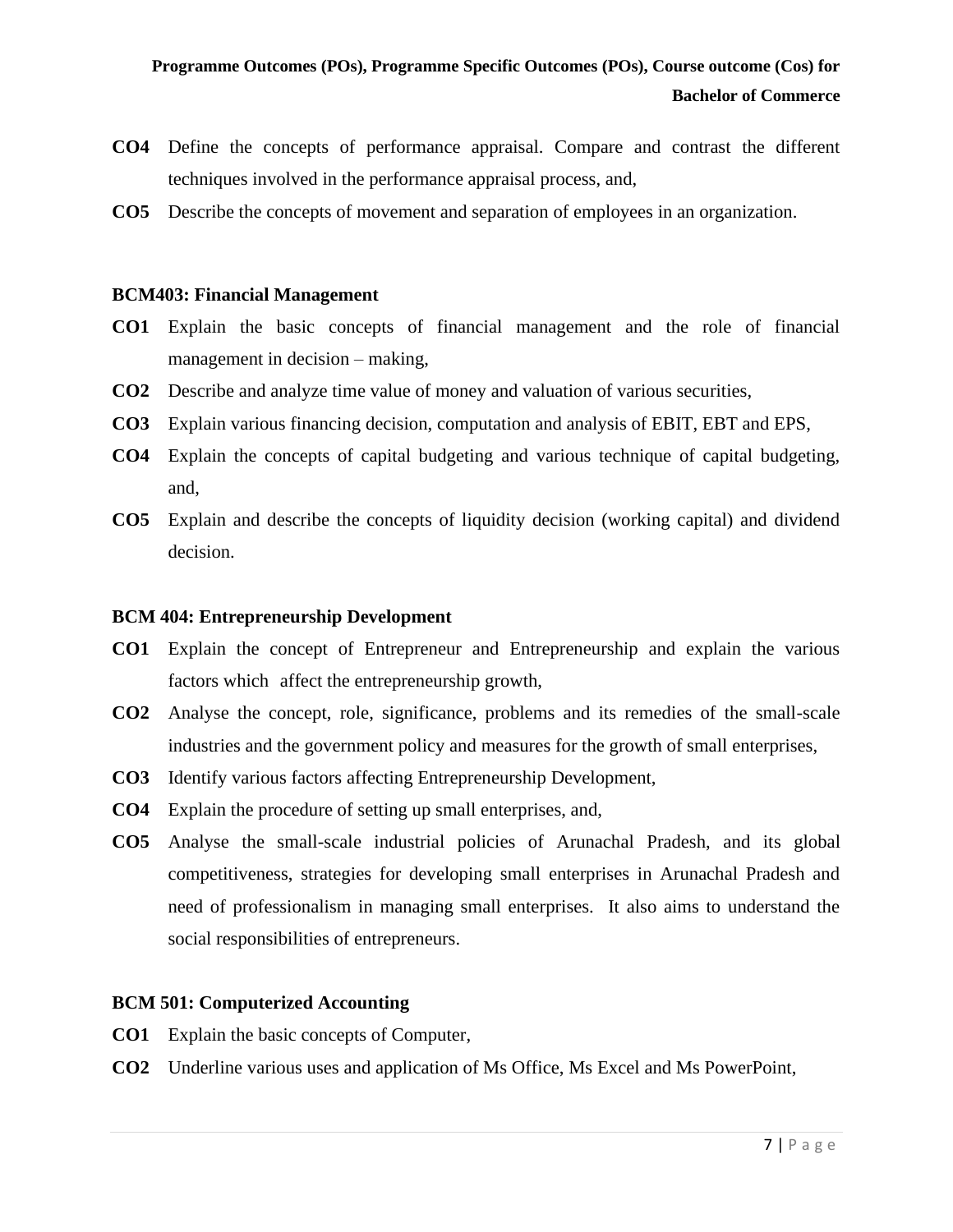- **CO3** Explain the process of creating, deleting and editing of spreadsheet and its uses in business,
- **CO4** Explain the basic knowledge of Tally ERP 9, creation of new companies, setting password, marking voucher and ledger, and,
- **CO5** Explain the process of preparing of cash book, bank book, ledger account and various journal register, Trial Balance, statement of accounts and balance sheet by applying Tally ERP 9.

# **(Group B: Human Resources Management)**

# **BCM 502: Industrial Relations**

- **CO1** Elaborate the concept of Industrial Relation,
- **CO2** Illustrate the role of trade union in the Industrial setup,
- **CO3** Outline the important causes and impact of Industrial disputes,
- **CO4** Elaborate Industrial dispute settlement procedure, and,
- **CO5** Summarize the important provisions of workers participation in management.

# **BCM 503: Compensation Management**

- **CO1** Recognize how pay decisions help the organization achieve a competitive advantage,
- **CO2** Define basic compensation concepts and the context of compensation practice,
- **CO3** Describe and explain the concept of payment and employee benefits issues for contingent workers,
- **CO4** Explain the legally required employee benefits, and,
- **CO5** Explain some of the implications for strategic compensation and possible employer approaches to managing legally required benefits.

# **BCM 504: Labour Legislation**

- **CO1** Define the various contents, nature and significance of various labour Legislations in India,
- **CO2** Explain the laws on working condition,
- **CO3** Describe various Industrial relation laws,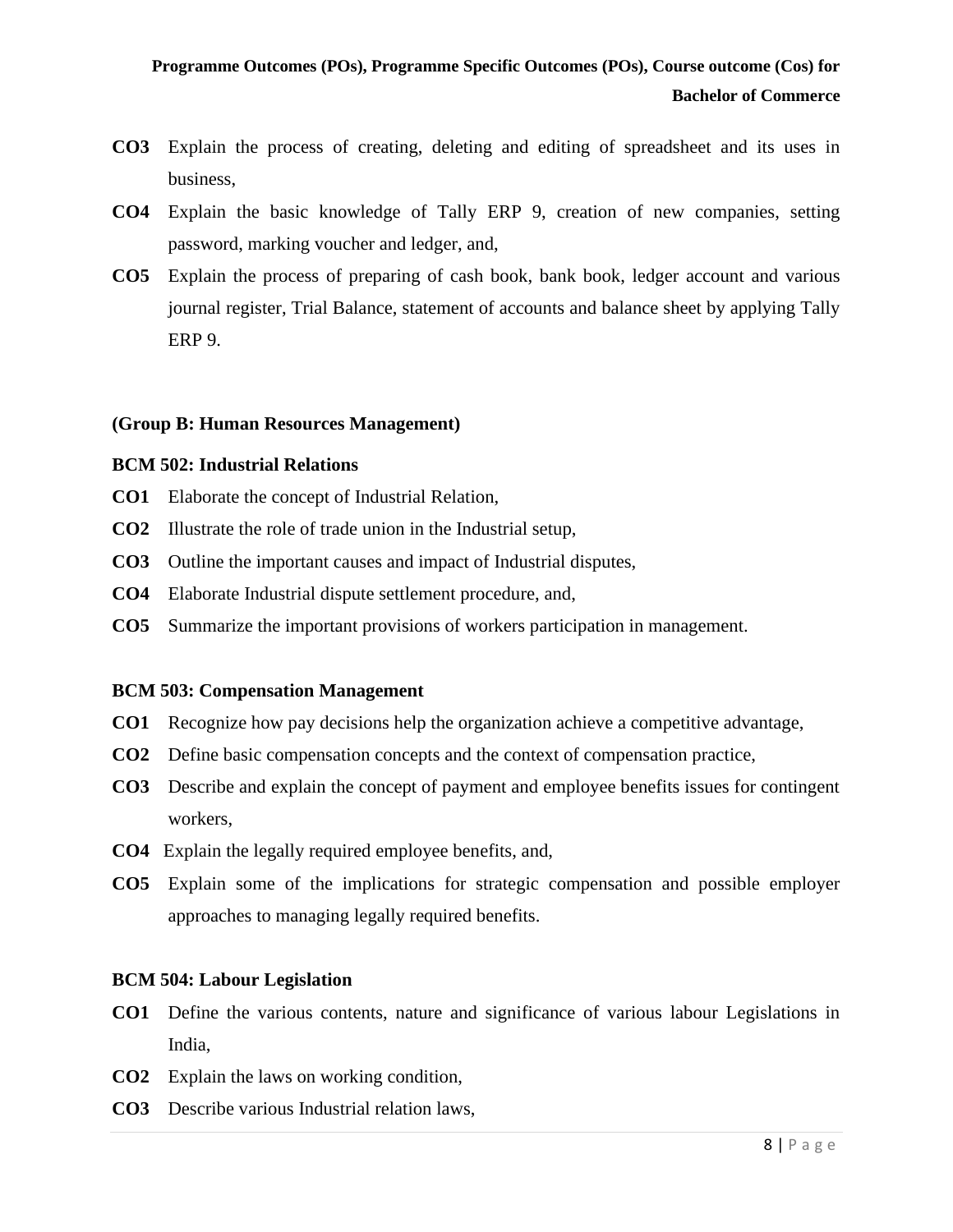- **CO4** Explain the various labour laws on wages, and,
- **CO5** Describe and explain various laws for labour welfare and social security through various Acts and Amendments.

# **(Group C: Accounting and Finance)**

# **BCM502: Advanced Financial Management**

- **CO1** Explain the basic concepts of advanced financial management, sources of finance and computation of cost of capital,
- **CO2** Define the concepts of working capital decisions and calculation of cash management, receivable management, inventory and payables management,
- **CO3** Define and describe various concepts of capital structure theory,
- **CO4** Describe the concepts of merger, amalgamation and acquisition, its process and effects, and,
- **CO5** Explain the concepts of various financial services, leasing and housing finance, bank guarantees and letter of credit.

# **BCM 503: Cost Accounting**

- **CO1** Analyze the meaning and concept of cost accounting and its elements,
- **CO2** Describe different material cost control techniques,
- **CO3** Explain the meaning of labour and various methods of wage payment system,
- **CO4** Explain overheads absorption and various methods of costing, and,
- **CO5** Describe different types of Costing.

# **BCM 504: Advanced Accounting**

- **CO1** Explain the concept and accounting treatment for royalty, hire purchase and installment purchase,
- **CO2** Explain the meaning of Royalty and able to maintain royalty accounts,
- **CO3** Analyze the meaning and concept of accounting for branches and departments and accounting for insolvency,
- **CO4** Explain the meaning of insolvency and its various accounting treatments, and,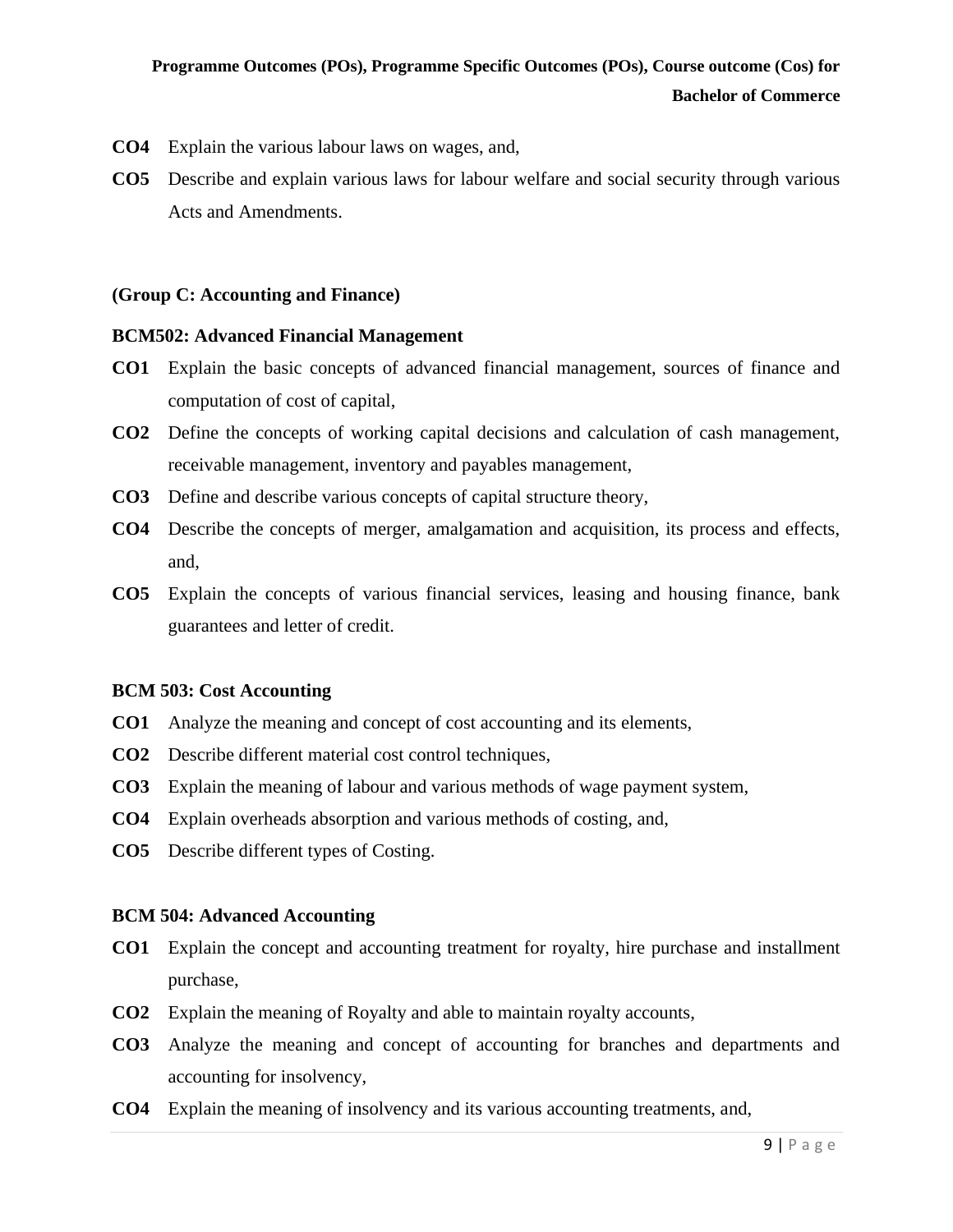**CO5** Describe recent changes and trends of accounting policies in India.

# **BCM601: Banking and Insurance**

- **CO1** Describe the basic ideas and developments in banking sector in the country,
- **CO2** Develop the knowledge about the basic roles and functions of central banks and,
- **CO3** Describe and explain various principles, types, needs, roles and functions of insurance in economic development of the country.

# **(Group B: Human Resources Management)**

# **BCM 602: Human Resource Development**

- **CO1** Describe and explain Manpower Planning and the factors affecting Manpower Planning,
- **CO2** Define Recruitment, Selection, Placement and Induction,
- **CO3** Explain Training and Development and identifying training needs, also designing effective training programs and evaluating them,
- **CO4** Explain Performance Appraisal System and different techniques of Performance Appraisal, and,
- **CO5** Explain the causes and types of employee indiscipline and understanding the essentials of a good disciplinary system.

# **BCM 603: Labour Welfare and Social Security**

- **CO1** Outline the different types of labour welfare programme,
- **CO2** Describe the major theme of industrial accident and occupational hazards,
- **CO3** Analysis the importance of recreation facilities and continual education to improve living condition of employee,
- **CO4** Elaborate the concepts of counseling and practices the techniques of counseling, and,
- **CO5** Identify and explain the benefits of post retirement. Also learn basic understanding of the terms of Gratuity payment.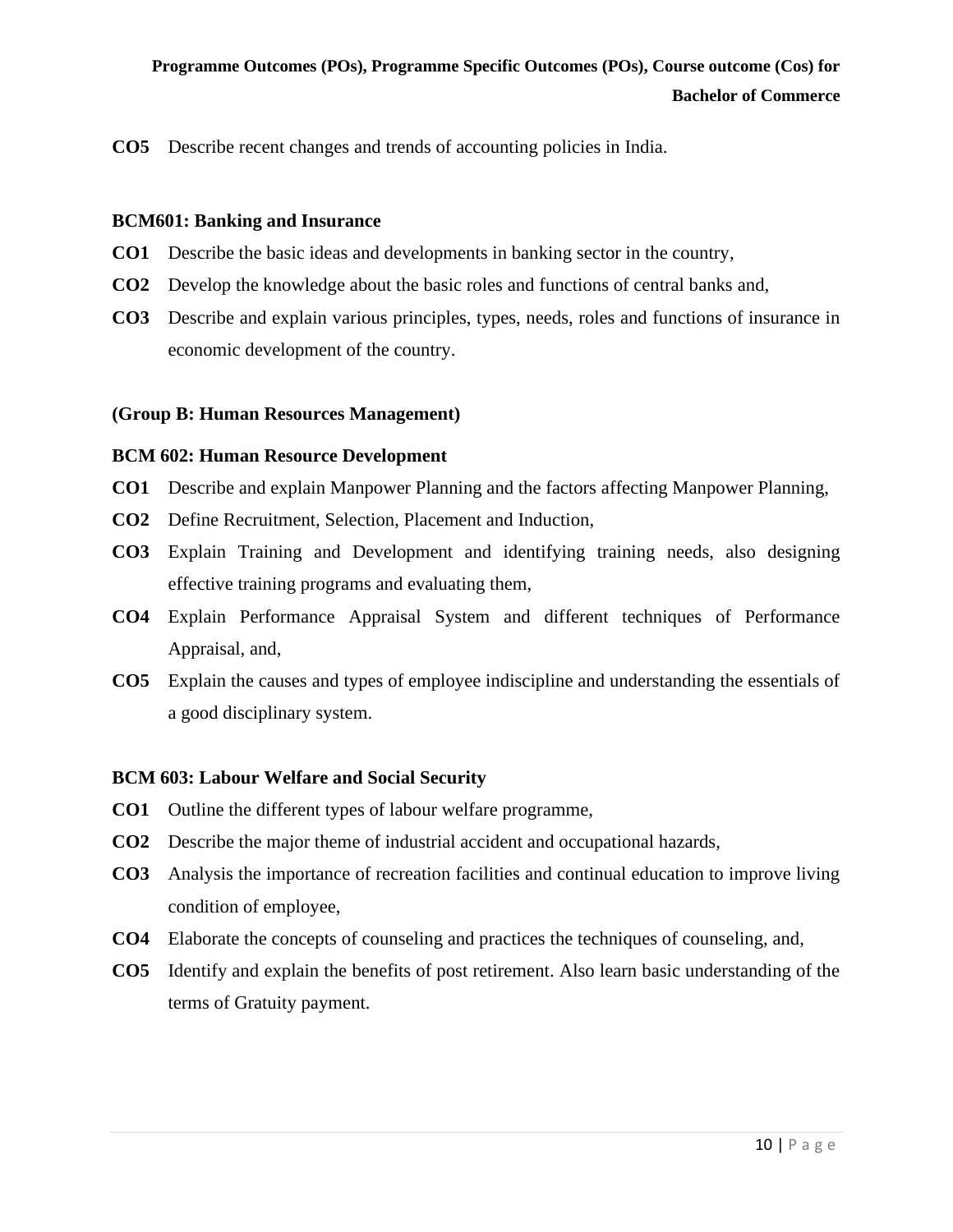# **BCM 604: International Human Resource Management**

- **CO1** Elaborate the basic concepts and practices within the field of IHRM,
- **CO2** Identify and explain the challenges in the field of IHRM and provide innovative solutions,
- **CO3** Describe the concepts of Compensation and methods of performance appraisal in terms of IHRM,
- **CO4** Described the concept of strategic human resource management and learn about different strategic theories of human resource management, and,
- **CO5** Identify and evaluate social, cultural, ethical and environmental responsibilities and issues in global context.

# **(Group C: Accounting and Finance)**

# **BCM602: Management Accounting**

- **CO1** Explain the meaning, scope and objectives of management accounting and its relationship between cost, and financial accounting,
- **CO2** Describe the basics knowledge and computation of various accounting ratio for managerial decisions,
- **CO3** Explain the uses and computation of standard costing and variance analysis,
- **CO4** Explain the concepts and computation of cost, volume and profit analysis and breakeven point at sales and in unit, and,
- **CO5** Explain the concepts of budgeting, budgetary control and preparation of various budgets.

# **BCM 603: Security Analysis and Portfolio Management**

- **CO1** Explain the concept of investments, investment alternatives, process and types of risk,
- **CO2** Analyze the concept and tools of Security Analysis,
- **CO3** Describe the meaning of Asset Pricing and its various methods,
- **CO4** Explain and analyse portfolio theories, and,
- **CO5** Explain the concept of portfolio and its management.